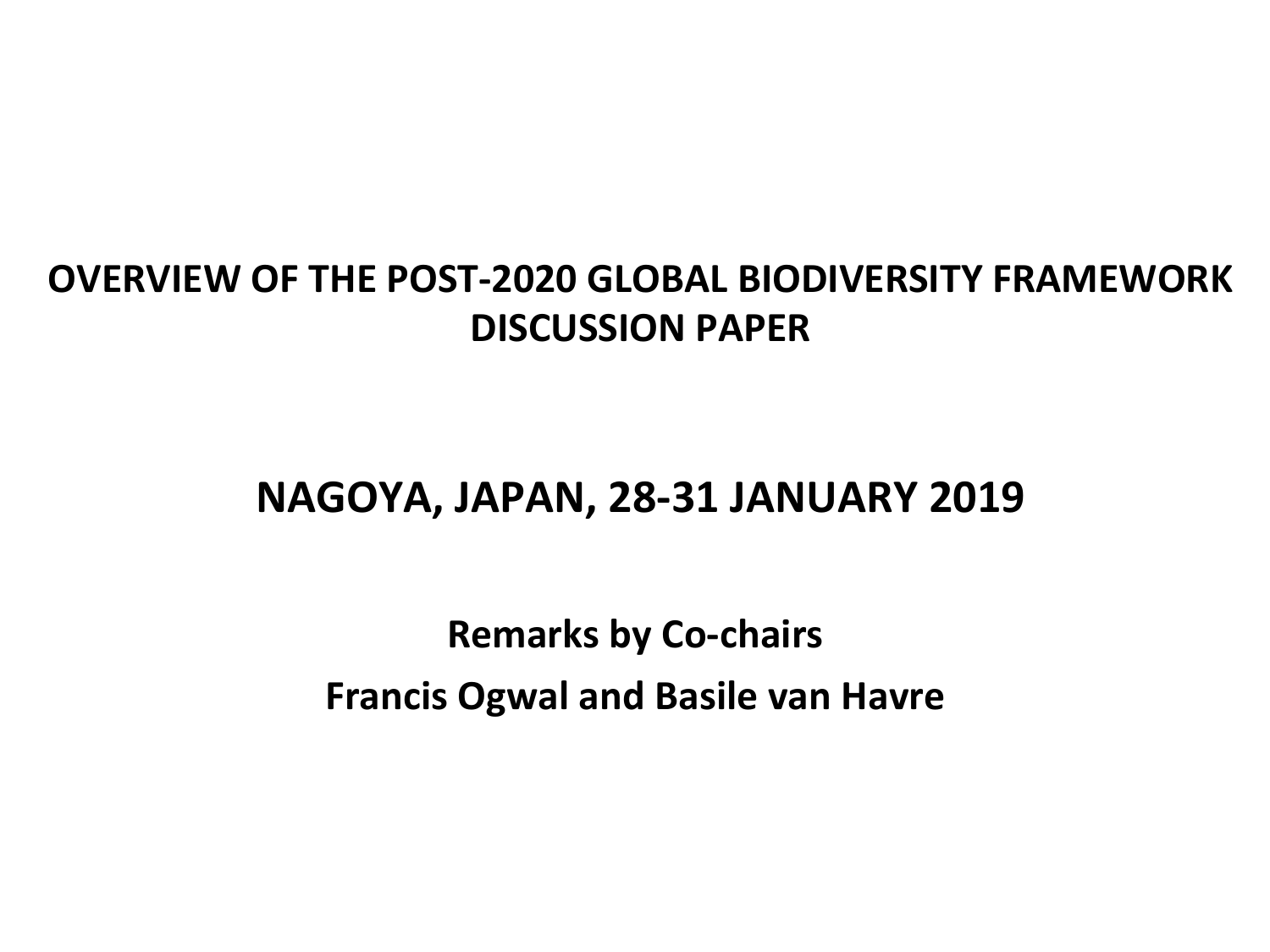### **INTRODUCTION**

- In decision 14/34, COP adopted the process for the preparation of the post-2020 global biodiversity framework.
- The process requires that an initial discussion document summarizing and analysing the initial views of Parties and observers is made available in January 2019. The document will be further developed drawing on the subsequent comments on it by Parties, observers and stakeholders
- This document draws upon relevant decisions and recommendations adopted by the Convention, its Protocols and its Subsidiary Bodies; and the submissions made by Parties in response to recommendation 2/19 of the Subsidiary Body on Implementation
- The document has a set of discussion questions which Parties and observers may wish to consider when providing further views on the scope and content of the post-2020 global biodiversity framework.

#### **OBJECTIVES OF THE DISCUSSION PAPER**

- To support the preparation of the post-2020 global biodiversity framework
- To support the ongoing consultation process.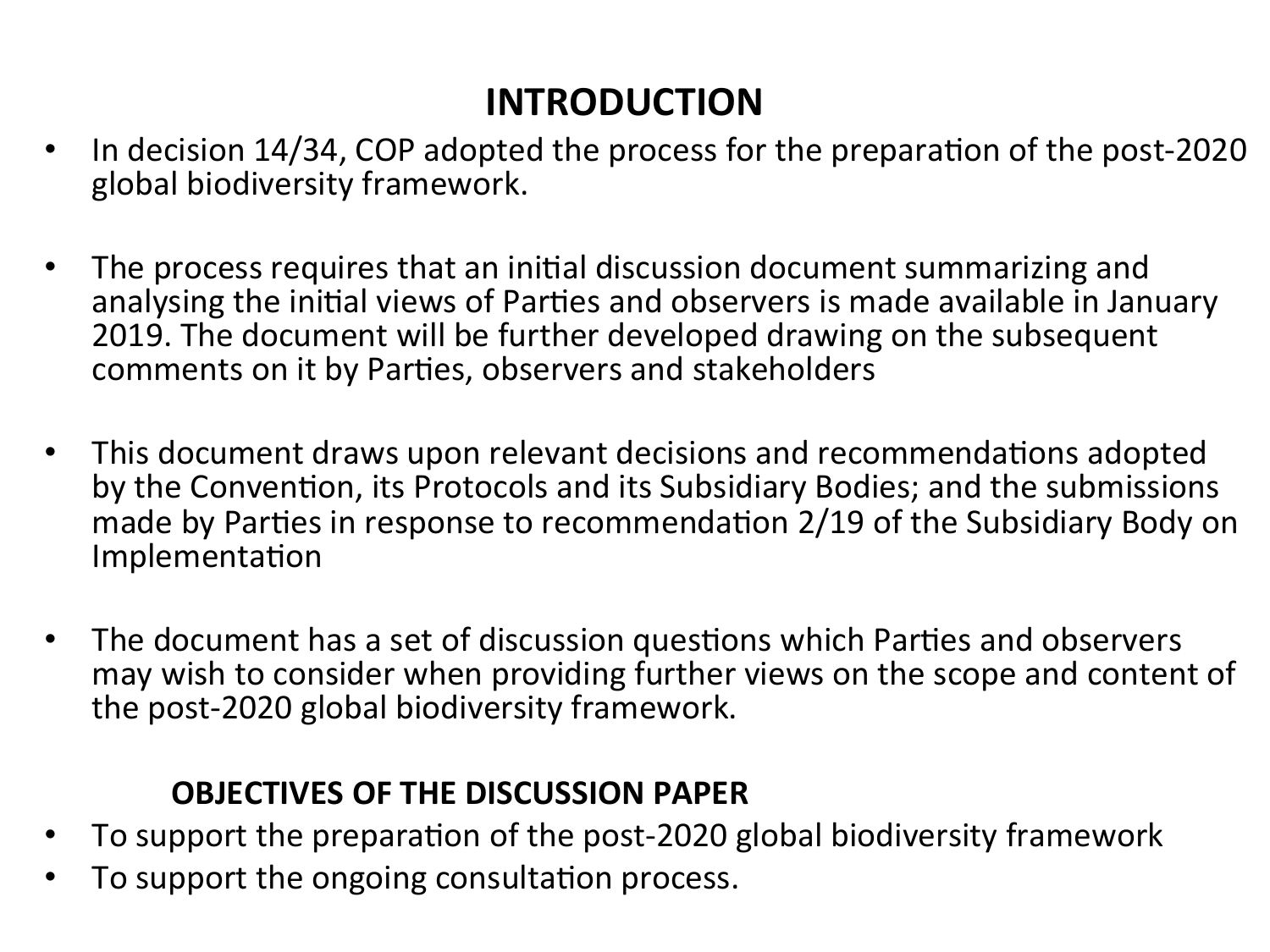### **RELEVANT DECISIONS FOR POST2020 PROCESS**

- **Decision 14/34** sets out the process for developing the post-2020 global biodiversity framework. To guide the process.
- The Decision further provides that the post-2020 framework should be accompanied by an inspirational and motivating 2030 mission as a stepping **stone towards the 2050 Vision** "Living in harmony with nature"
- **Decision CP-9/7 of COPMOP** to the Cartagena Protocol on Biosafety sets out a process for developing a specific Implementation Plan for the Cartagena Protocol on Biosafety as a follow-up to the Strategic Plan for the Protocol
- **Decision NP-3/15 of COPMOP** to the Nagoya Protocol on ABS invited Parties to the Protocol to participate in the process for developing the post-2020 global biodiversity framework and to undertake measures to enhance the implementation of the Protocol
- **Decision 14/34** requests the Ad Hoc Open-ended Working Group on Article 8(j) and Related Provisions, to provide recommendations concerning the potential role of TK and the contribution of **collective actions of IPLC**s to the post-2020 global biodiversity framework,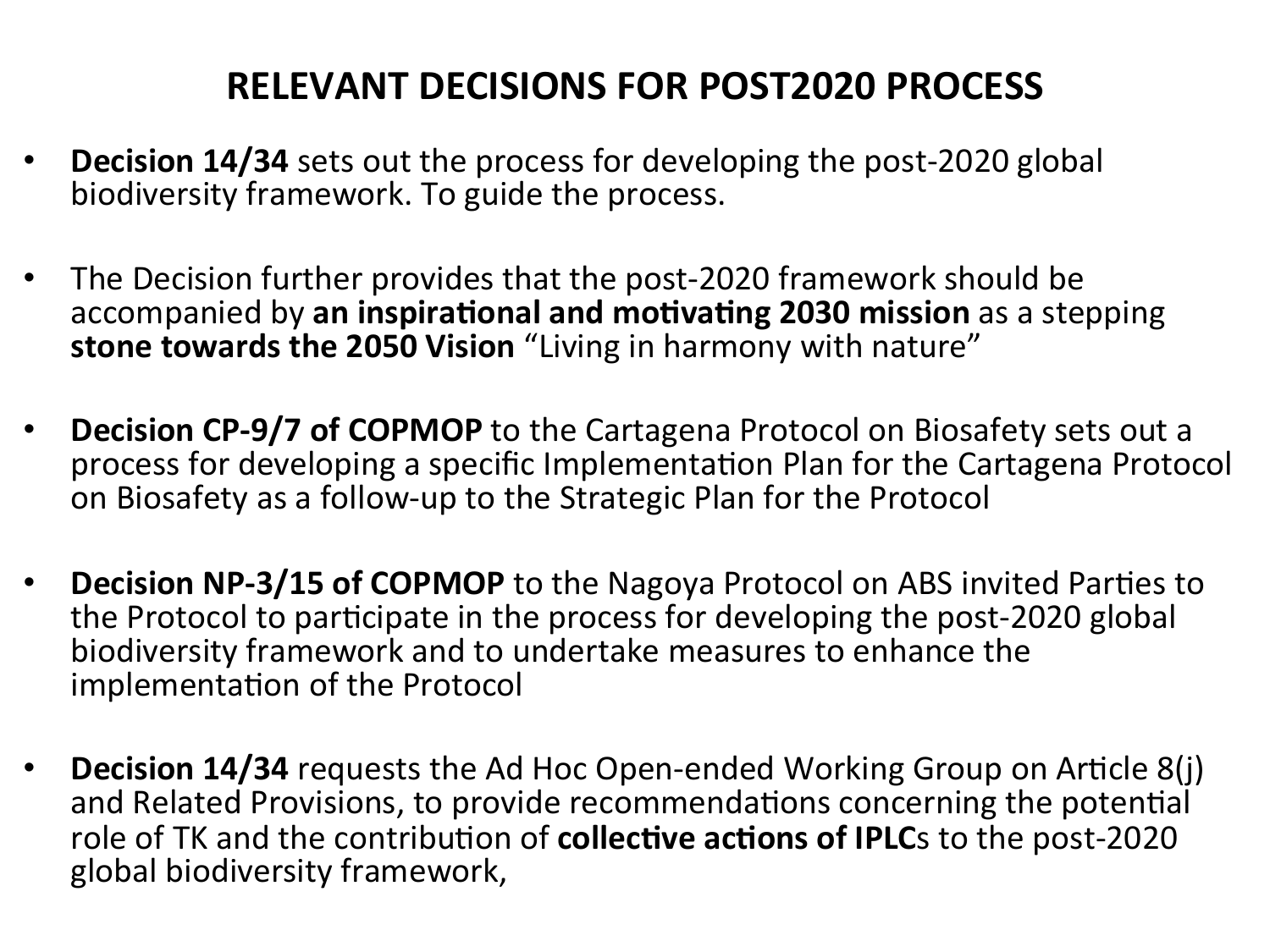### **RELEVANT DECISIONS FOR POST2020 PROCESS CONTINUED**

- Decision 14/20 establishes a science- and policy-based process on DSI on genetic resources with an extended Ad Hoc Technical Expert Group (AHTEG). The OEWG on post-2020 will consider the outcomes of the AHTEG and make recommendations on how to address DSI on genetic resources in the context of the post-2020 global biodiversity framework.
- **Decision 14/22** affirms that resource mobilization will be an integral part of the post-2020 global biodiversity framework
- **Decision 14/23** with respect post-2020 the focus is GEF support for implementation of the post-2020 global biodiversity framework in its first two years;
- **Decision 14/24** deals with organization of regional and stakeholder-specific consultative workshops and online discussion forums,
- Decision 14/3 establishes an Informal Advisory Group on Mainstreaming of Biodiversity, to advise on ways to integrate mainstreaming adequately into the post-2020 global biodiversity framework,
- **Decision 14/30** of COP deals exploring ways in which the biodiversity related conventions can contribute to the elaboration of the post-2020 framework and identify specific elements that could be included in the framework;
- Decision 14/1 -use of the regional assessments on biodiversity and ecosystem services and other outputs of the IPBES in the preparation of the post-2020 global biodiversity framework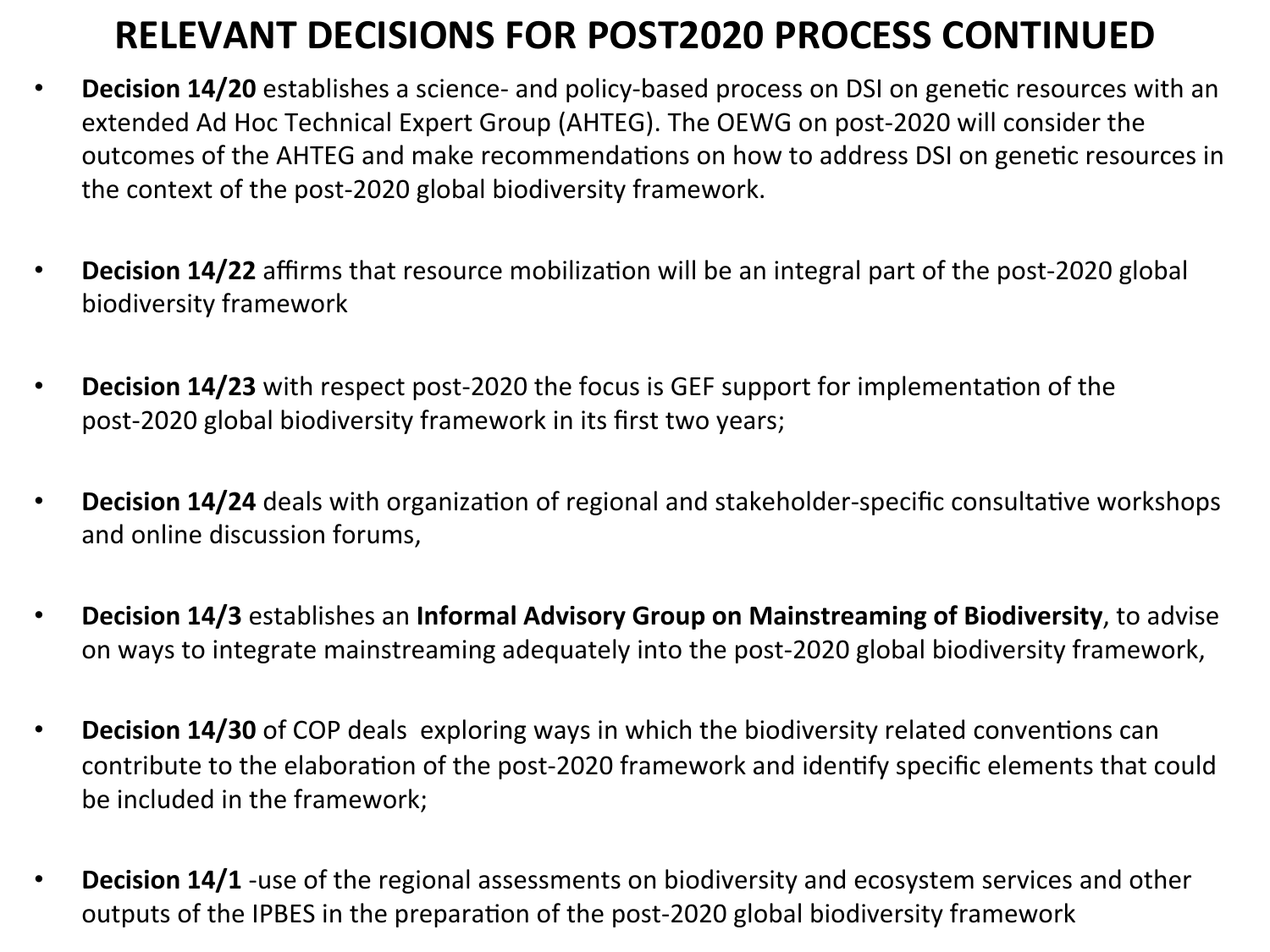### **SUMMARY OF SYNTHESIS OF SUBMISSIONS**

The post-2020 global biodiversity framework:

- needs to be **commensurate with the challenges** of fostering the **transformational change** required to **addressing biodiversity loss** and achieve the 2050 Vision;
- should serve as a **universal framework** for action on biodiversity;
- should serve to raise the profile of current biodiversity challenge, engage attention at a high political level and mobilize action from all stakeholders;
- **not be less ambitious** than the current Strategic Plan for Biodiversity, the 2030 Agenda for Sustainable Development or any other biodiversity-related plan or framework adopted under a multilateral environmental agreement;
- should **build** from the Strategic Plan for Biodiversity 2011-2020;
- should **link to and support,** in a **coherent and synergistic manner**, other frameworks and processes which have a direct bearing on biodiversity, in particular the **2030 Agenda for Sustainable Development, the Paris Agreement on Climate Change, and other relevant** processes adopted by the biodiversity related conventions;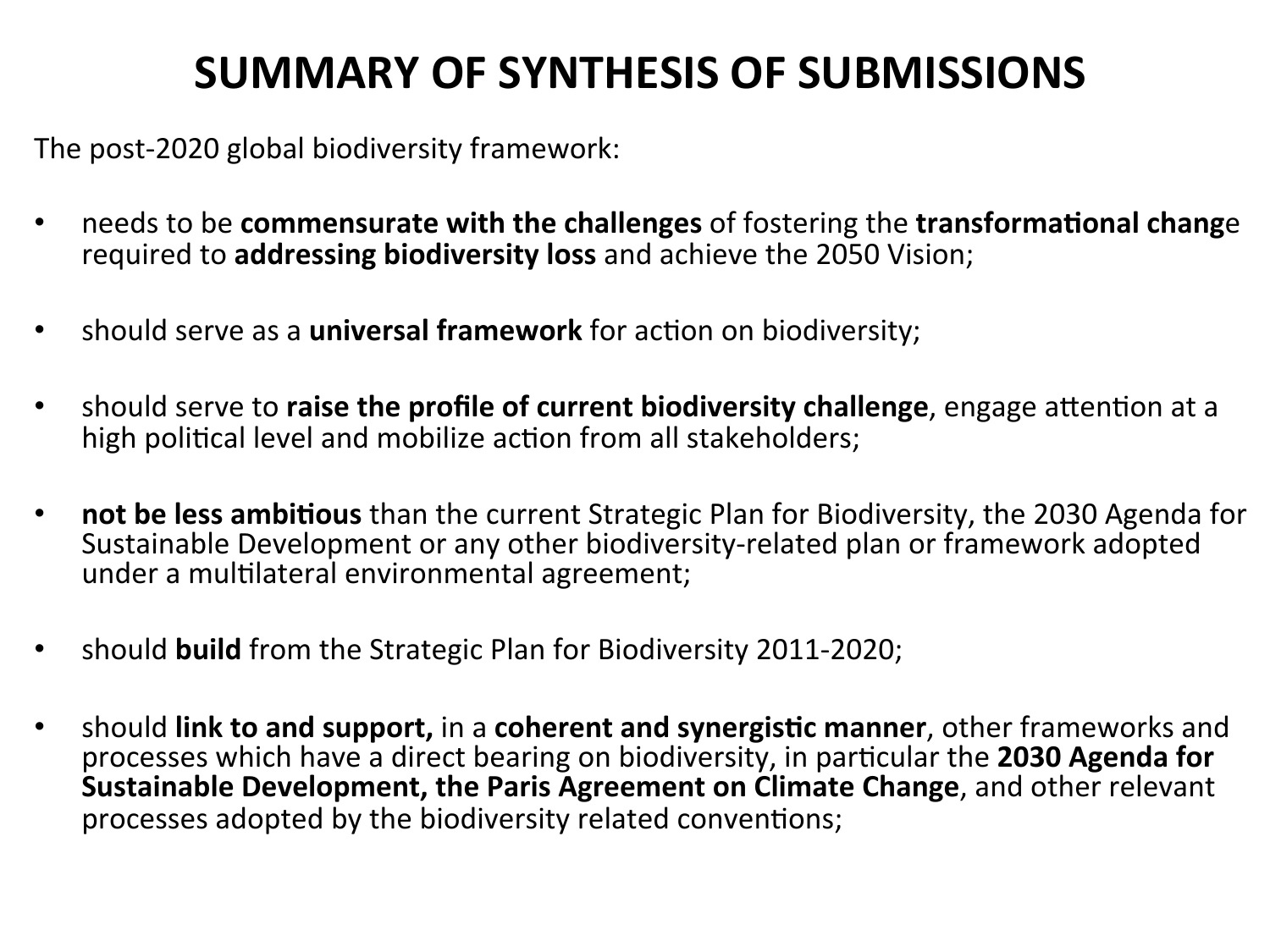### **SUMMARY OF SYNTHESIS OF SUBMISSIONS CONTINUED**

- needs to **address the three objectives of the Convention** in a balanced way as well as reflect issues related to access and benefit sharing and biosafety;
- The different **elements of the post-2020** global biodiversity framework should **be linked through a conceptual framework**
- **The 2050 Vision** of the Strategic Plan for Biodiversity 2011-2020 of "Living in Harmony with Nature by 2050" remains relevant and should be a part of the **post-2020** global biodiversity framework.

•

- should contain **targets which are specific, measurable, ambitious, realistic and time-bound**. The 2030 Agenda for Sustainable Development has been suggested as a useful model in this respect
- Indicators, building on those identified for the Strategic Plan for Biodiversity 2011-2020, should be identified and developed in parallel to the development **of the post-2020** global biodiversity framework;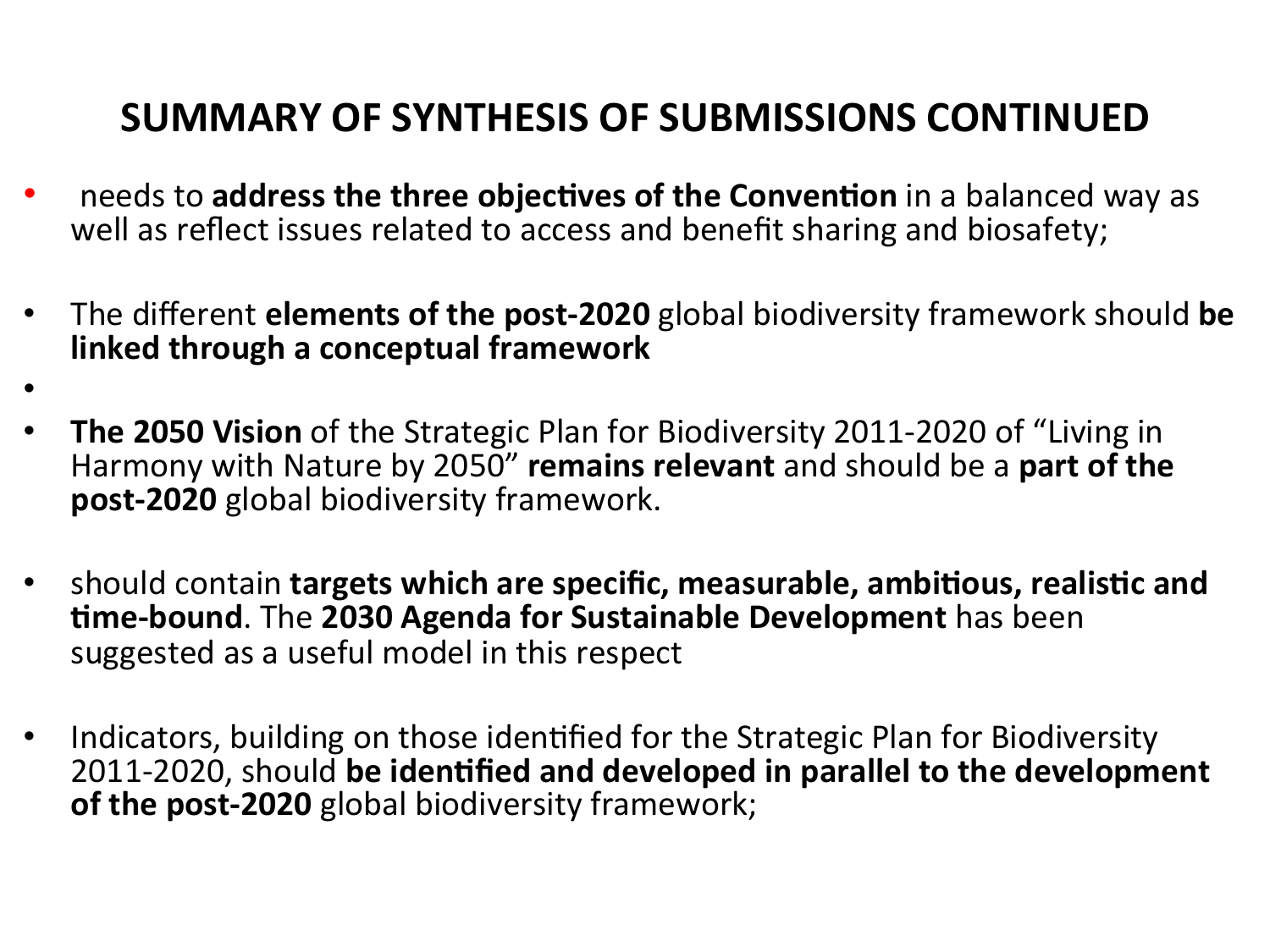### **SUMMARY OF SYNTHESIS OF SUBMISSIONS CONTINUED**

- should foster **strong ownership** and support **concrete actions** and contributions for its **immediate implementation**
- should have a **focus on implementation and have an effective process for** monitoring and an effective review process to improve transparency and accountability.
- The **NBSAPS** should continue to be the main instrument for implementing the **convention and the post-2020** global biodiversity framework. However, NBSAPS need to be **strengthened**;
- should have a **coherent and comprehensive communication and outreach action plan** to promote awareness of, and **effective engagement in its implementation**.
- should **effectively incorporate gender** considerations and the perspectives of **IPLCS**;
- should have a focus on mainstreaming biodiversity within sectors and across society.
- **Gaps** in the Strategic Plan for Biodiversity 2011-2020 should be addressed in the **post-2020** global biodiversity framework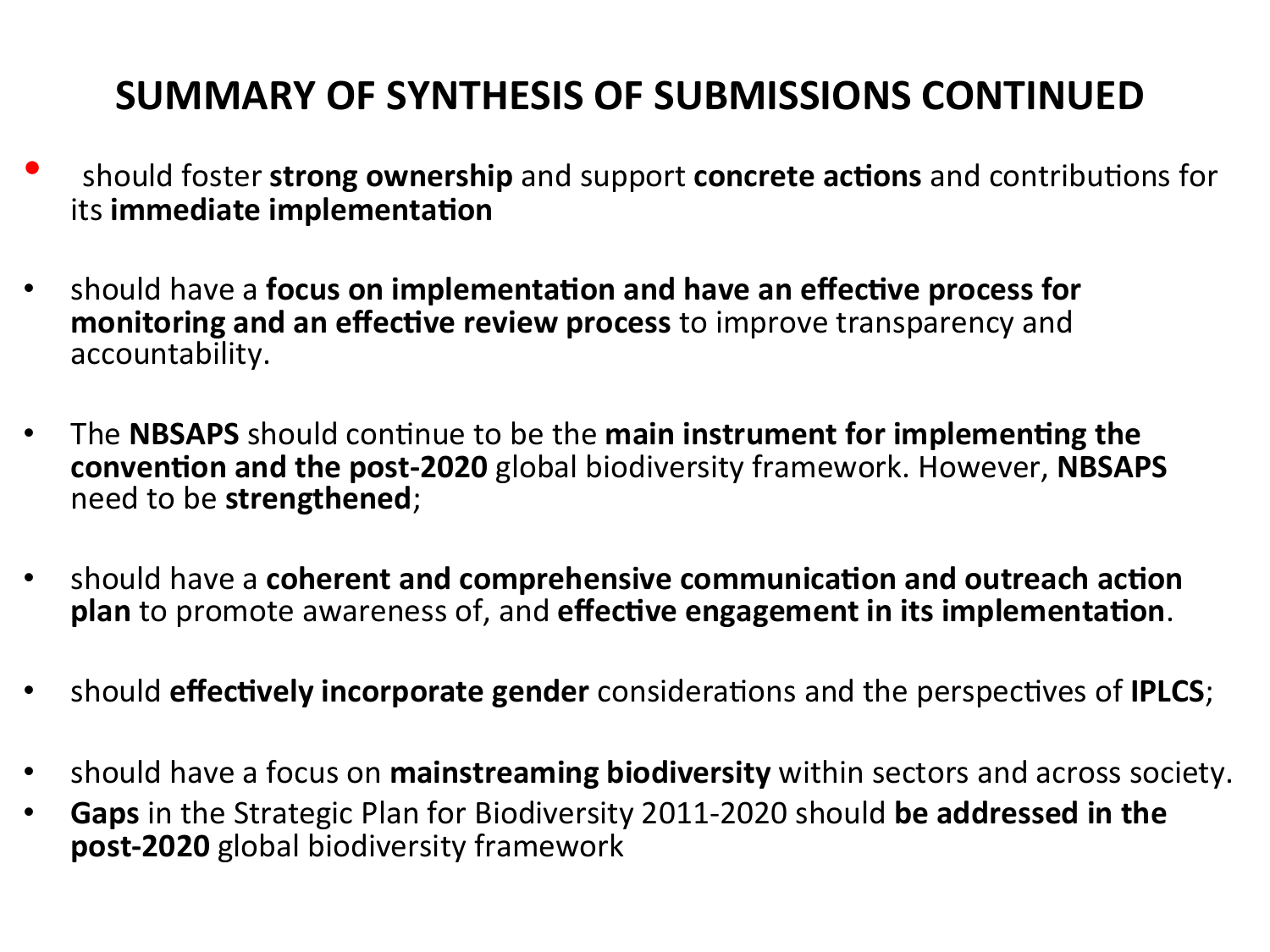# **QUESTIONS FOR DISCUSSION**

The questions...

- not intended to be limiting or to prejudge the outcomes of the process for developing the post-2020 global biodiversity framework
- facilitate the submission of further views and discussions.
- A.) setting stage and establishing the architecture
- B.) core of the system
- C.) enabling elements
- D.) Others issues or ancillary elements
- E.) support functions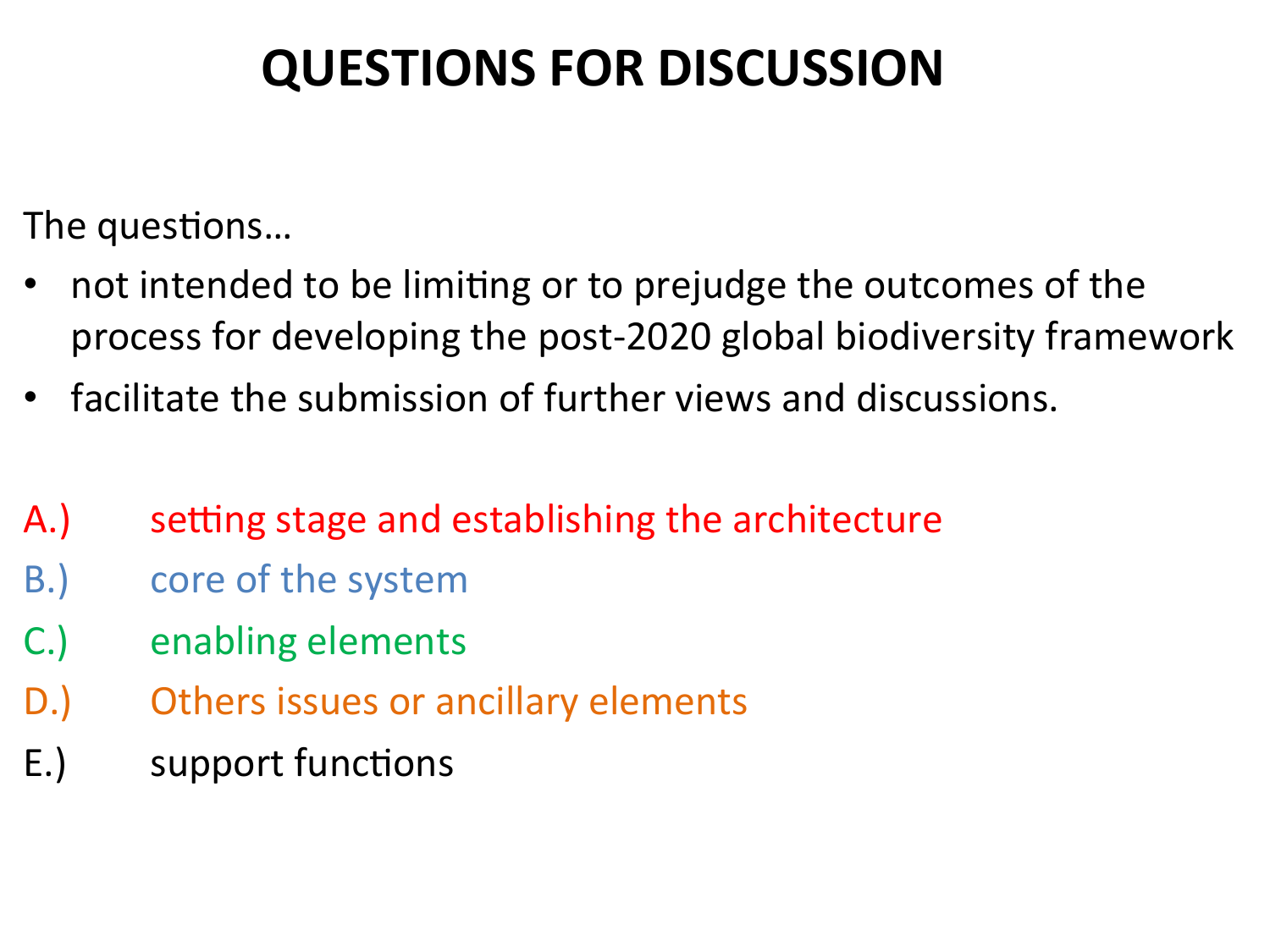# **Questions** A.) setting stage / establishing the architecture

*Structure*

What could constitute an effective structure for the framework? What should its different elements be, and how should they be organised?

Ambition of the post 2020 global biodiversity framework What would "ambitious" specifically mean?

#### *2050 Vision*

What, in real terms, does "Living in Harmony" with nature entail? What are the implications of this for the scope and content of the framework? What actions are needed between now and 2050 to reach the 2050 Vision?

#### *Mission*

What would be the elements and content of an actionable 2030 mission statement?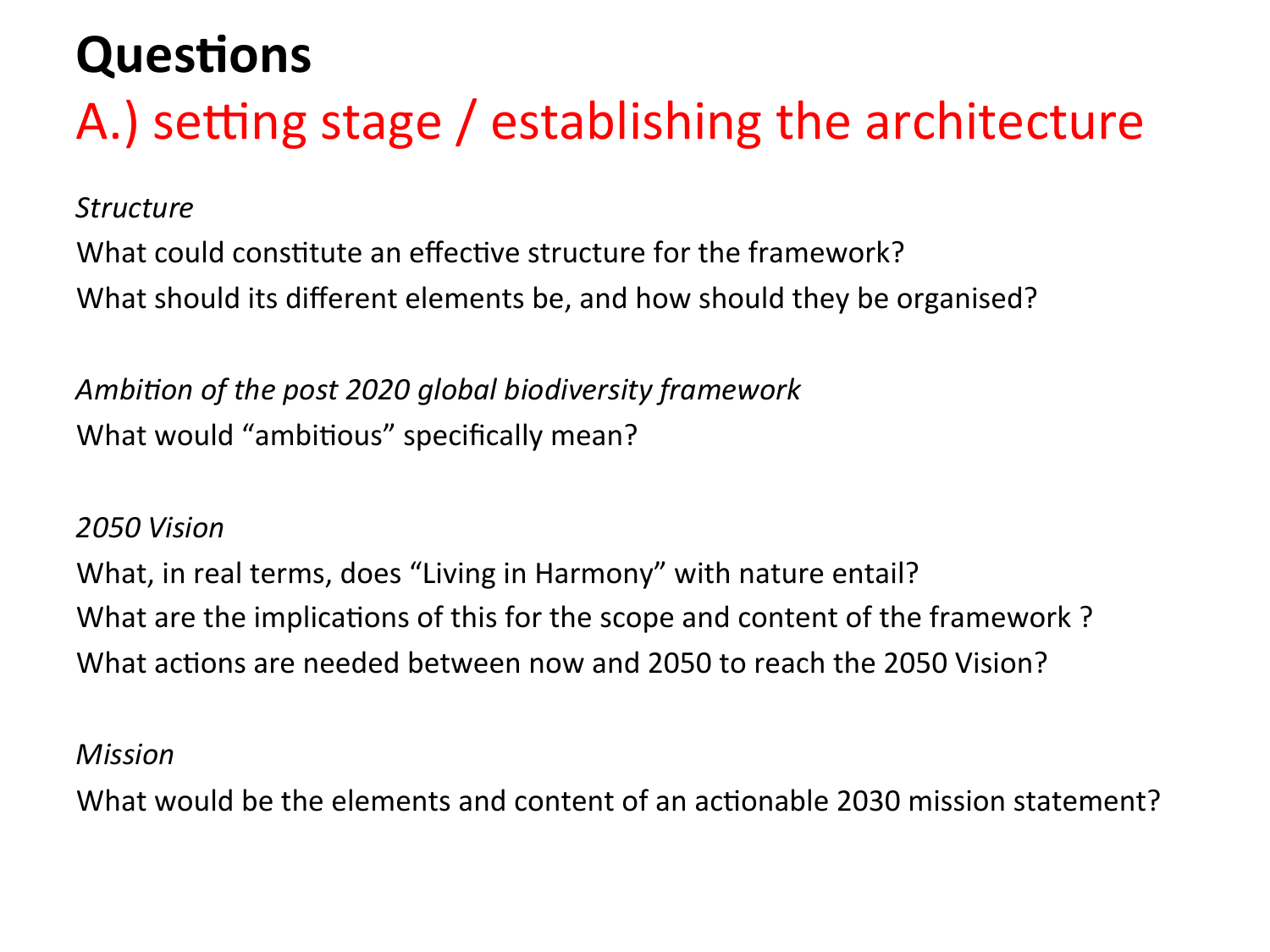B.) core of the system and how the framework should be structure

### *TheTargets*

- What does "SMART" targets mean in practical terms?
- $-$  How should the set of targets in the framework relate to existing Targets?
- $-$  How should the set of targets in the post-2020 global biodiversity framework align with other global targets, including those adopted under the 2030 SDG?

### *Voluntary commitments and contributions*

 $-$  what form should voluntary commitments for biodiversity take and how should these relate to or be reflected in the framework?

# *Relationship between the post-2020 global biodiversity framework and other relevant processes*

 $-$  How could the framework help to ensure coherence, integration and a holistic approach to biodiversity governance?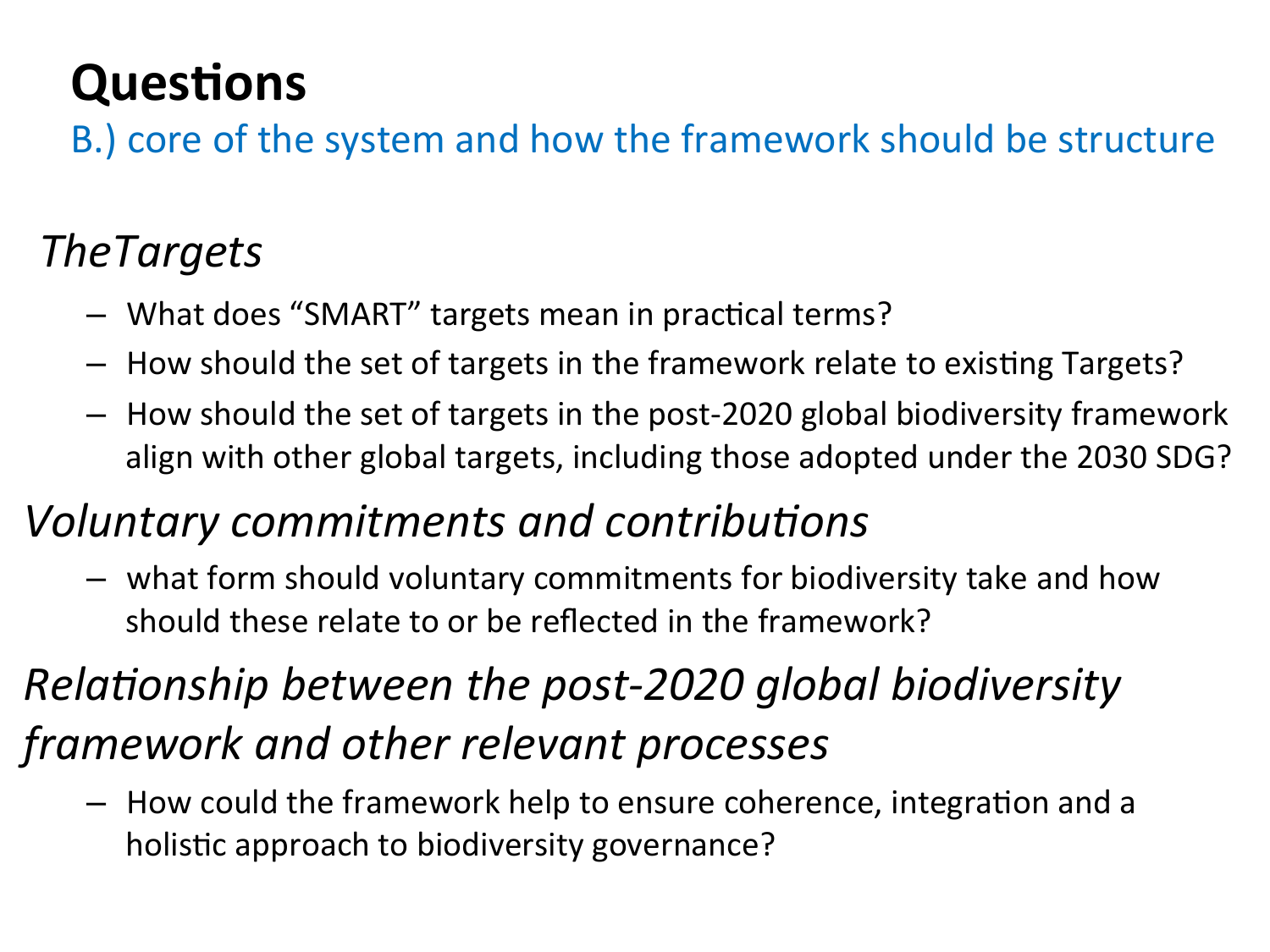B.) core of the system and how the framework should be structure

#### *Mainstreaming*

How can the post-2020 global biodiversity framework incorporate or support the mainstreaming of biodiversity across society and economies at large?

#### *Relationship with the current Strategic Plan*

What are the lessons learned from the implementation of the current strategic plan? And how can the transition from the current decade to the post 2020 framework avoid further delays in implementation and where should additional attention be focused?

#### *Indicators*

What indicators, in addition to those already identified in decision XIII/28, are needed to monitor progress in the implementation of the post-2020 global biodiversity framework at the national, regional and global scales?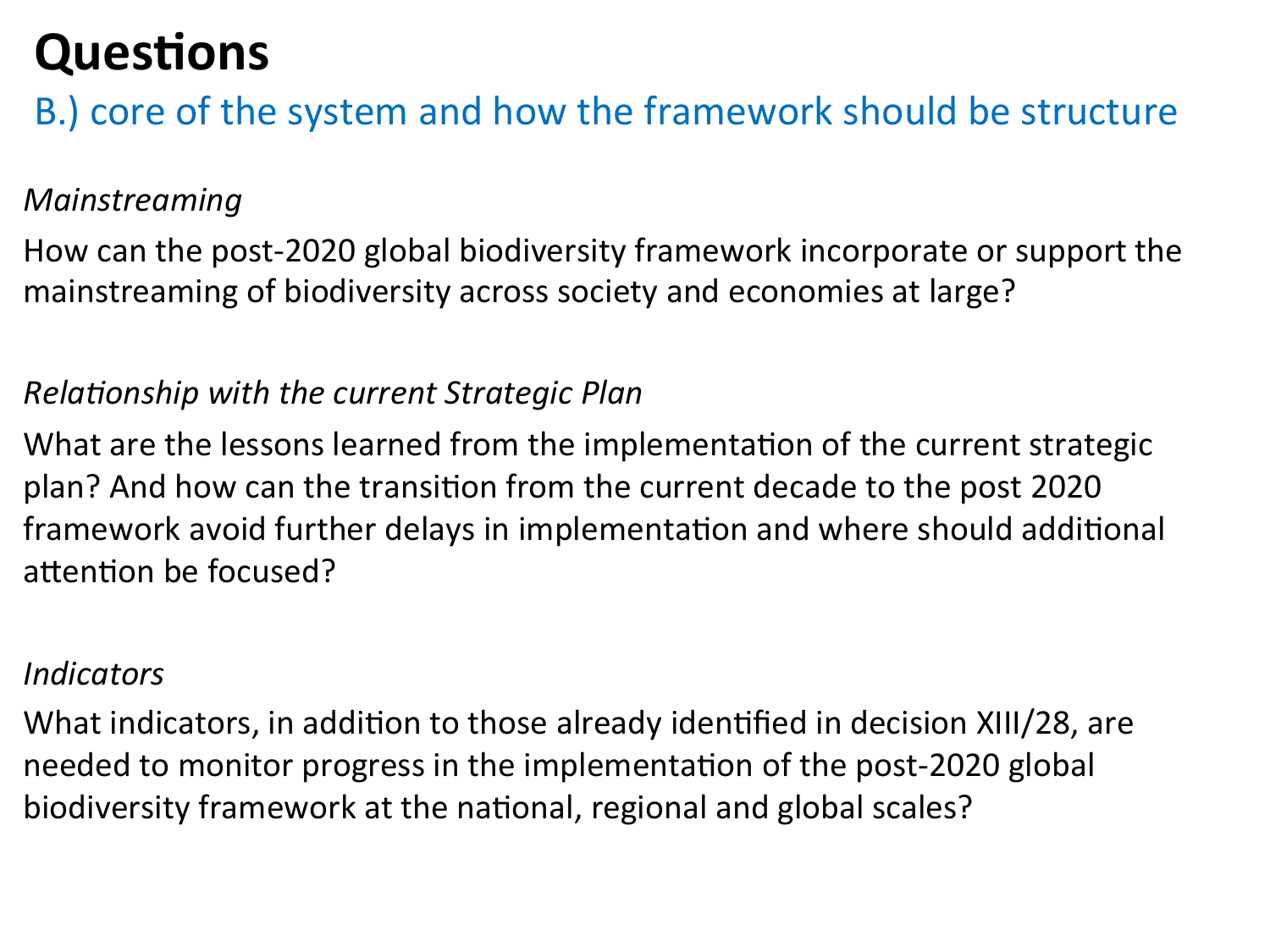## C.) Enabling elements

#### *Implementation and NBSAPs*

How could the effectiveness and implementation of the NBSAPs be strengthened ? What additional mechanisms or tools, if any, are required to support implementation of the framework?

How should these be reflected in the framework?

#### *Resource mobilization*

How should the framework address resource mobilization?

What implications does this have for the scope and content of the framework?

*Financial Mechanisms* How could the GEF support the timely provision of financial resources to assist?

#### *Review process*

What additional mechanisms, if any, are required to support the review of implementation of the framework?

How should these be integrated into the framework?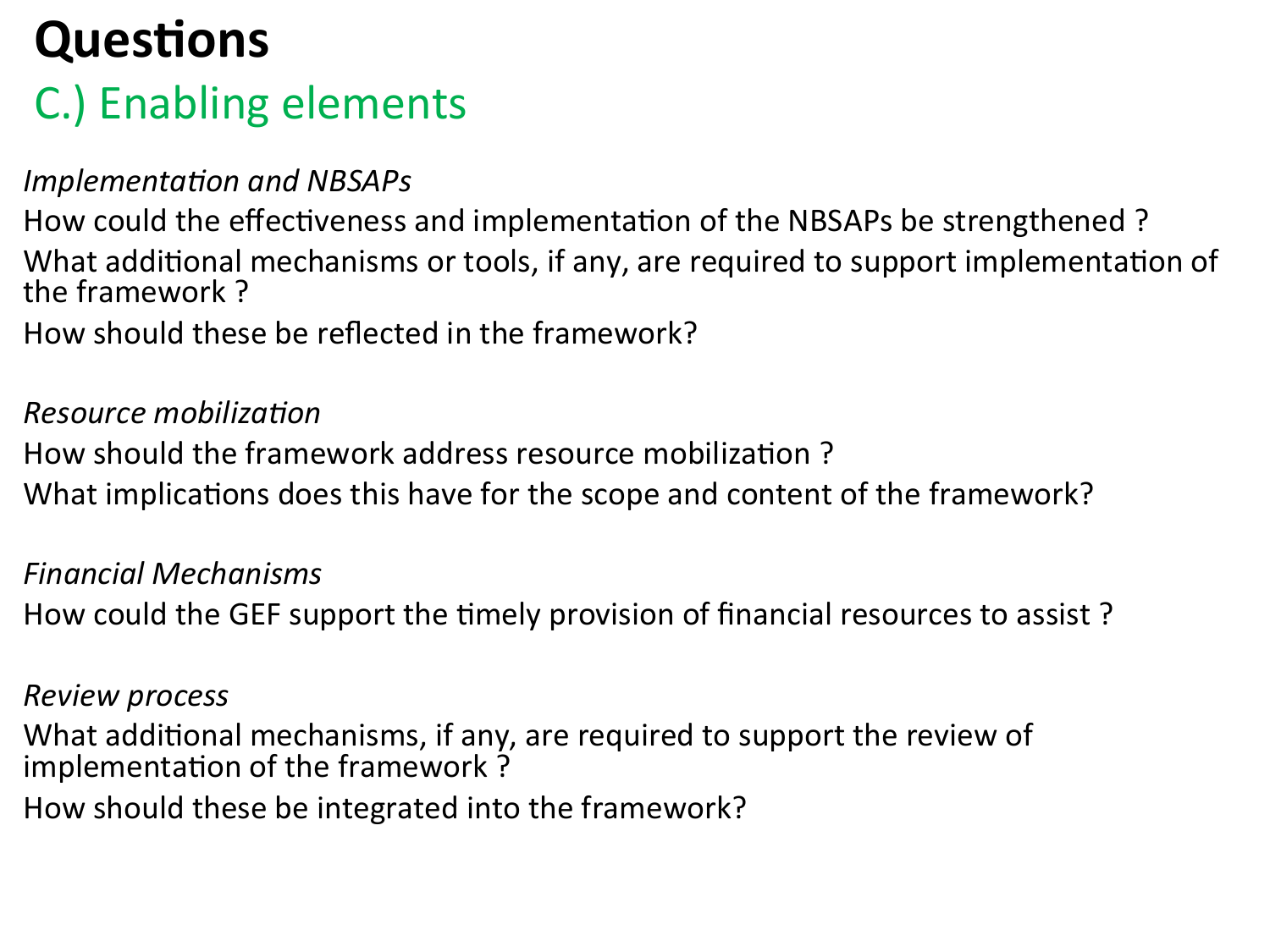# D.) Other issues or ancillary process

# *Integrating diverse perspective*

- IPLC
	- Women and gender
- $-$  Subnational government, cities\civil society
- Youth
- Private sector